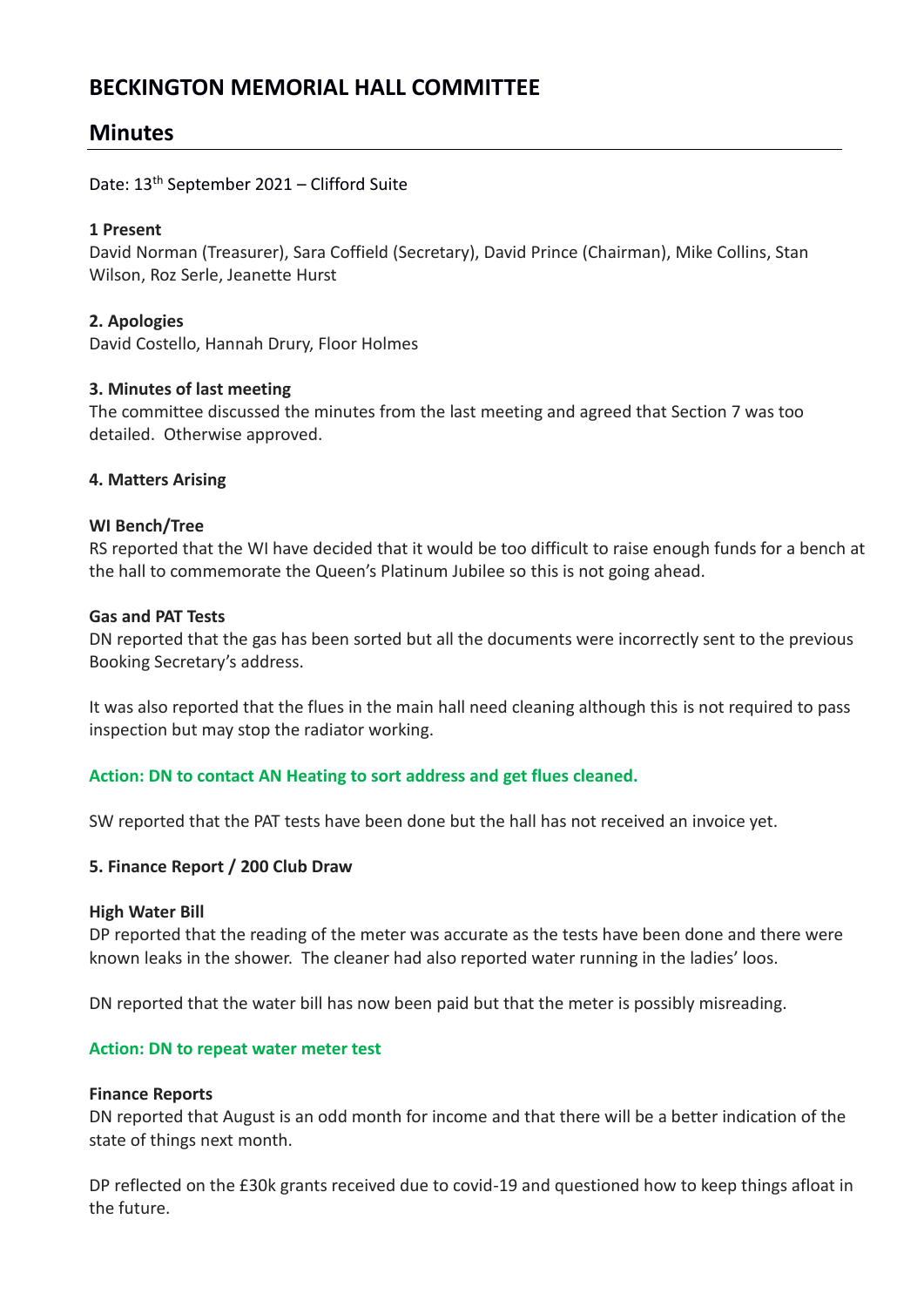## **200 Club**

The 200 Club results were announced:

#### **6. Maintenance**

#### **Play Area Repairs**

DN produced an update on the state of issues raised in the RoSPA report and the discussed still jobs to do. The committee agreed to pay for the jobs to do.

#### Action: DN to talk to DC about using aerosol paint because it's cheaper

DP queried whether the BMH will get the grass-cutting grant from the council and DN reported that it needs to be applied for every year.

Action: write to Simon Pritchard for grant Action: MC to ask FH about a mobile welder

#### **Hall Decoration**

MC reported that we have now identified the correct paint colour so it's just a matter of buying filler and paint and getting on with it.

RS suggested that the Clifford Suite needs new flooring (lino or school carpet) and emptying of superfluous table and stools etc. Possible solutions were discussed and it was decided to clean the carpet first because it could cost approx. £1500 to recarpet.

## Action: DN to research who had previously cleaned the carpets / RS to tidy up

#### **Freezer**

MC reported that the freezer is now unwanted and needs to be dumped which would cost approx. £30.

#### Action: dump the freezer.

#### **Cleaning Materials**

It was reported that the cleaner has bought cleaning materials.

#### Action: check materials are in the cupboard

## **Water Heater in the Ladies' Loo**

It was reported that this is still not working.

## Action: DN to chase AN Heating

#### **WiFi**

DN reported that BT OpenReach have done a survey and announced that it will cost £889+VAT to install! SC reported that "Voneus Broadband" have booked the hall at the end of September to talk about installation locally.

## Action: DN to attend the open day (30<sup>th</sup> Sept)